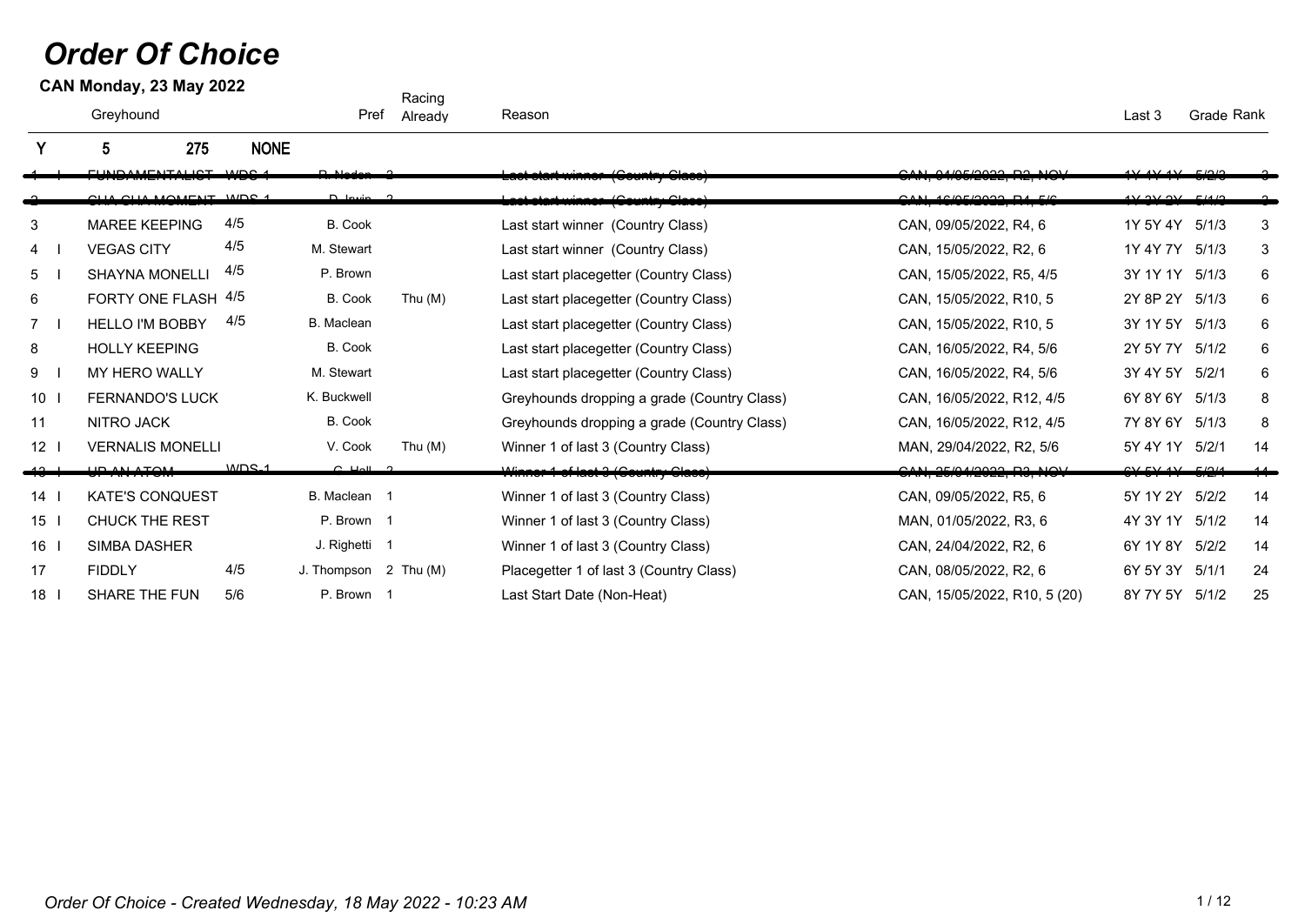## **CAN Monday, 23 May 2022**

Racing Pref Already

|                 | 275<br>6               | <b>NONE</b>      |                                  |                                 |                                                    |                                        |                             |     |     |
|-----------------|------------------------|------------------|----------------------------------|---------------------------------|----------------------------------------------------|----------------------------------------|-----------------------------|-----|-----|
|                 | OMO                    | MDC <sub>2</sub> | $D$ Made                         | $2 M \sim (C)$                  | <u> Laot otant placegotter (Gountry Glace</u>      | AAIOFIOOOO DAQ                         |                             |     |     |
| $\mathbf{2}$    | KINGSBRAE HUXLEY 5/6   |                  | M. Leach                         |                                 | Last start placegetter (Country Class)             | CAN, 16/05/2022, R7, 6                 | 2Y 5Y 4Y 6/1                |     | 6   |
| 3               | <b>KID FABIO</b>       | 5/6              | A. Bendeich                      |                                 | Last start placegetter (Country Class)             | CAN, 08/05/2022, R12, 6                | 3Y 4Y 6Y 6/1                |     | 6   |
|                 | סטווען עוזון דווא דוק  | $MDS_1$          |                                  |                                 | Orcyhoands dropping a grade (Oountry Olass)        | <del>DAN, 10/05/2022, R12, 4</del>     |                             |     |     |
|                 | ד טט טאווברום          | MDC <sub>2</sub> | <del>u. mayıonu</del>            |                                 | Greyhounds dropping a grade (Country Class)        | טאיג, וואס בערייל, וואס                | 7 T U T <del>4</del> T      | ਯਾ  |     |
|                 | <b>HELLO I'M MILEY</b> | 5/6              | B. Maclean                       |                                 | Placegetter 2 of last 3 (Country Class)            | CAN, 09/05/2022, R4, 6                 | 4Y 3Y 2Y 6/1                |     | 20  |
|                 | <b>RAVEN LOON</b>      |                  | J. Magistro                      |                                 | Greyhounds not started for 35 days. (Non-Heat)     | 10/04/2022 (43 days ago)               | 8Y 5Y 5Y 6/1                |     | 21  |
|                 | <b>TWINE ROOME</b>     | $\overline{AB}$  |                                  |                                 | <u> Placegetter 1 of last 9 (Gountry Glass).</u>   | . <del>CAN, 09/05/2022, RS, LS</del> 6 | <del>, 21 J J</del>         |     |     |
| 9               | SHOE SHINE JO          | 5/6              | G. Batty 1                       |                                 | Placegetter 1 of last 3 (Country Class)            | CAN, 28/03/2022, R11, 6                | 7Y 8Y 2Y 6/1                |     | 24  |
| $10$            | <b>TWISTED ODDS</b>    | 5/6              | J. Magistro                      |                                 | Placegetter 1 of last 3 (Country Class)            | CAN, 08/05/2022, R2, 6                 | 8Y 2Y 7Y 6/1                |     | 24  |
|                 |                        | MDC <sub>1</sub> |                                  |                                 | <u> Taccgottor Tiot Tast O (Oountry Olass)</u>     | 111.91199179777711997                  |                             |     |     |
|                 |                        | $MDS-1$          |                                  |                                 | <del>'laccgetter 1 of last 8 (Ocantry Olass)</del> | <del>\N, 09/05/2022, R5, 0</del>       |                             |     |     |
| 13              | <b>KIWI COLLECTION</b> | 5/6              | G. Batty 1                       |                                 | Placegetter 1 of last 3 (Country Class)            | CAN, 25/04/2022, R8, 6                 | 8Y 3Y 8Y 6/1                |     | 24  |
| 14              | SHADY SADIE            |                  | G. Batty 1                       |                                 | Last Start Date (Non-Heat)                         | CAN, 25/04/2022, R11, 6 (17)           | 7Y 5Y 5Y 6/1                |     | 25  |
| 15 <sup>1</sup> | <b>ANDRE ANDALE</b>    | (R5/6)(R6)       |                                  | P. Brown $2$ Thu (M)            | Last Start Date (Non-Heat)                         | CAN, 08/05/2022, R12, 6 (14)           | 6Y 4Y 4Y 6/1                |     | 25  |
|                 | דמוט דס מבומוסטמות וכ  | م عمسا           |                                  | $\overline{\mathbf{v}}$ uditori | Last Start Date (Non-Heat)                         | <u>CAN, 00/05/2022, RS, 5/0 (15)</u>   | <u>ו שרכו<del>ד</del>וט</u> |     | 25  |
| $17-1$          | <b>ZULU FINESSE</b>    |                  | W. Beamish                       |                                 | Last Start Date (Non-Heat)                         | CAN, 08/05/2022, R2, 6 (18)            | 5Y 7Y 6Y 6/1                |     | 25  |
|                 | <del>UMPING JAZZ</del> | ے صری            |                                  |                                 | <del>Last Glart Dale (Non-Heal)</del>              | <del>OAN, 00/05/2022, R2, 0 (19)</del> |                             |     | -25 |
| 19              | <b>ISOLATED</b>        |                  | (R5/6)(R6) J. Magistro 1 Fri (M) | RES Thu (M)                     | Last Start Date (Non-Heat)                         | MAN, 12/05/2022, R10, 6 (18)           | 7Y 5Y 6Y 6/1                |     | 25  |
| 20              | <b>BOOM TUX</b>        |                  | M. Rylands                       |                                 | Last Start Date (Non-Heat)                         | CAN, 15/05/2022, R12, 5/6 (20)         | 6Y 8Y 6Y 6/1                |     | 25  |
| 21              | <b>BLACK IMANI</b>     |                  | M. Leach                         |                                 | Last Start Date (Non-Heat)                         | CAN, 16/05/2022, R5, 6 (15)            | 6Y 5Y 4Y 6/1                |     | 25  |
| 22              | <b>JOANNA KEEPING</b>  | 5/6              | B. Cook                          |                                 | Last Start Date (Non-Heat)                         | CAN, 16/05/2022, R5, 6 (16)            | 5Y 5Y 6Y 6/1                |     | 25  |
| 23              | <b>BEACH MONELLI</b>   |                  | K. Buckwell                      |                                 | Last Start Date (Non-Heat)                         | CAN, 16/05/2022, R7, 6 (20)            | 6Y 7Y 7Y                    | 6/1 | 25  |
| 24              | <b>ANGRY EYES</b>      |                  | D. Irwin 2                       |                                 | Last Start Date (Non-Heat)                         | CAN, 16/05/2022, R5, 6 (20)            | 7Y 7Y 6Y 6/1                |     | 25  |
| 25              | <b>QUICK TIN</b>       |                  | B. Mcpherson                     |                                 | Last Start Date (Non-Heat)                         | CAN, 16/05/2022, R7, 6 (21)            | 5Y 8Y 8Y 6/1                |     | 25  |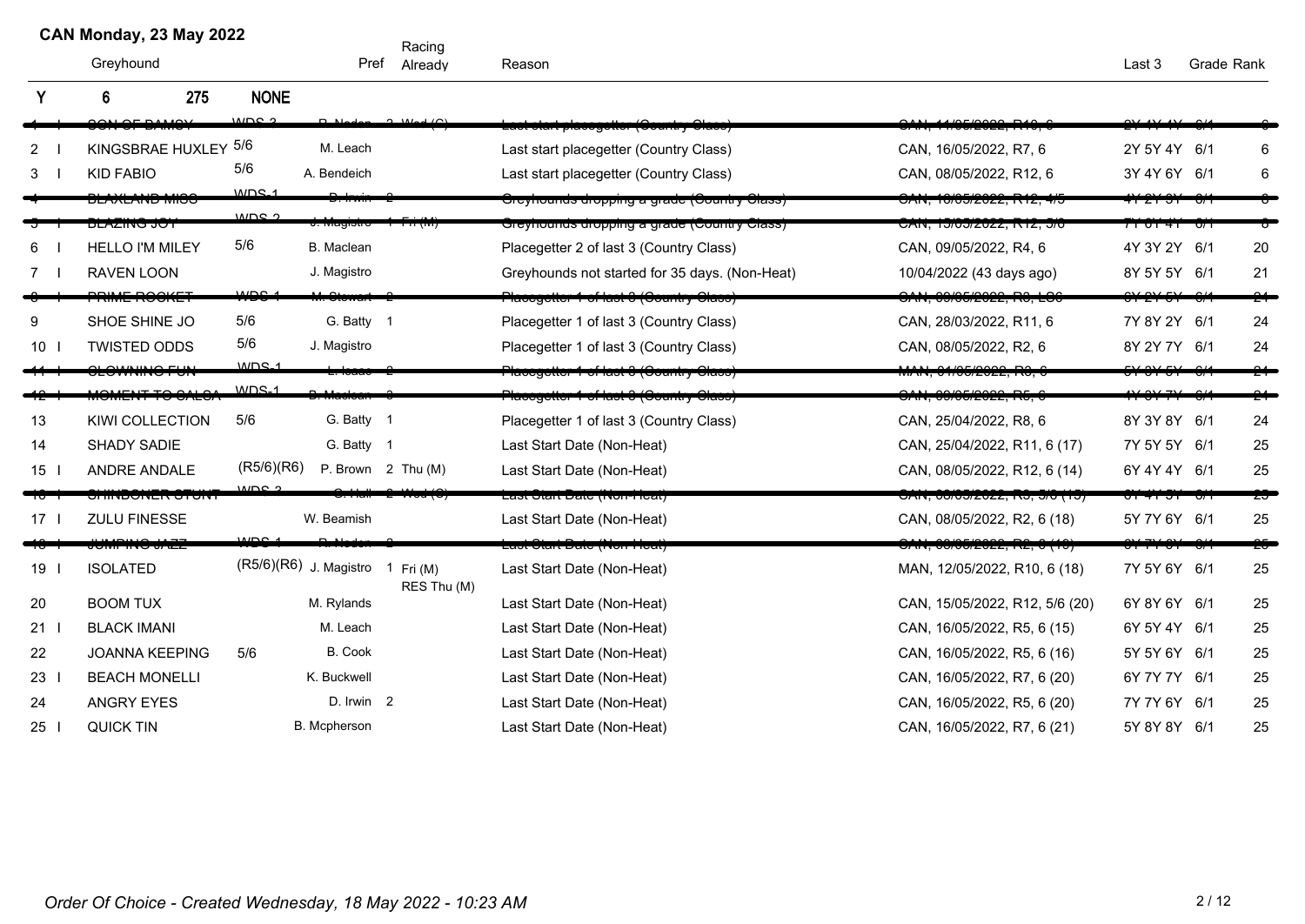|             |                 | CAN Monday, 23 May 2022 |     |                  |                    | Racing  |                                                          |                               |                 |            |    |
|-------------|-----------------|-------------------------|-----|------------------|--------------------|---------|----------------------------------------------------------|-------------------------------|-----------------|------------|----|
|             |                 | Greyhound               |     |                  | Pref               | Already | Reason                                                   |                               | Last 3          | Grade Rank |    |
|             |                 | <b>FFA</b>              | 275 | <b>NONE</b>      |                    |         |                                                          |                               |                 |            |    |
| $1 \quad$   |                 | <b>CURIUM</b>           |     |                  | <b>F. Erenshaw</b> |         | Last start placegetter (Country Class, Non-Grade 5)      | CAN, 16/05/2022, R10, FFA     | 2Y 1Y 7Y 1/2    |            | 17 |
| $2^{\circ}$ |                 | KINGSBRAE KENZIE        |     |                  | D. Brown           |         | Last start placegetter (Country Class, Non-Grade 5)      | CAN, 16/05/2022, R10, FFA     | 3Y 6Y 1Y 1/1    |            | 17 |
| 3           |                 | <b>ROLL OUT</b>         |     |                  | T. Erenshaw        |         | Last start winner (Country Class, Non-Grade 5)           | CAN, 16/05/2022, R10, FFA     | 1Y 2Y 2Y 1/2    |            | 18 |
| 4           |                 | <b>FAWN ROLLER</b>      |     |                  | J. Righetti        |         | Last start winner (Country Class, Non-Grade 5)           | CAN, 09/05/2022, R12, FFA     | 1Y 4P 4Y 1/2    |            | 18 |
| 5           |                 | RAISE THE BRIDGE        |     |                  | S. Richards        |         | Winner 1 of last 3 (Country Class, Non-Grade 5)          | CAN, 06/04/2022, R12, FFA     | 8Y 2Y 1Y 1/1    |            | 26 |
| 6           |                 | <b>CRACKERJACK PACK</b> |     |                  | B. Maclean         |         | Last start placegetter (Country Class, Non-Grade 5)      | NOR, 02/05/2022, R3, FFA      | 3Y 4Y 7Y 3/1/1  |            | 17 |
| $7^{\circ}$ |                 | FIRE FLY TED            |     |                  | G. Currie          |         | Winner 1 of last 3 (Country Class, Non-Grade 5)          | CAN, 20/04/2022, R7, FFA      | 7P 1Y 4Y 3/1/2  |            | 26 |
| 8           |                 | <b>WINSOME MIA</b>      |     |                  | B. Mcpherson       |         | Winner 1 of last 3 (Country Class, Non-Grade 5)          | CAN, 09/05/2022, R9, 4/5      | 4Y 1Y 4Y 3/1/1  |            | 26 |
| 9           |                 | <b>HENRY KEEPING</b>    |     | (R)              | B. Cook            |         | Placegetter 2 of last 3 (Country Class, Non-Grade 5)     | CAN, 14/02/2022, R7, FFA      | 5Y 2Y 2Y        | 3/1/1      | 27 |
| 10          |                 | <b>CHEVY NOVA</b>       |     | (R)              | P. Brown 2         |         | Unplaced runners table. (Non-Grade 5)                    | MAN, 17/05/2022, R7, 4/5 (21) | 7P 7P 7P 3/1/1  |            | 29 |
|             | 11 <sup>1</sup> | <b>LADY DAY STAR</b>    |     | 4/5              | V. Cook            |         | Greyhounds dropping a grade (Country Class, Non-Grade 5) | CAN, 16/05/2022, R10, FFA     | 7Y 8Y 1Y 4/1/3  |            | 16 |
|             |                 | <u>MINATALID TIJV</u>   |     | MDC <sub>1</sub> | AA AAstassas       |         | Last start placegetter (Gountry Class, Non-Grade 5)      | ACIOFICOOO DAO AF             | $217771$ $1110$ |            |    |
|             | 13 <sup>1</sup> | <b>PITSTOP PRINCE</b>   |     | 4/5              | V. Cook            |         | Placegetter 1 of last 3 (Country Class, Non-Grade 5)     | MAN, 28/04/2022, R11, 4       | 4Y 2Y 4Y        | 4/1/1      | 28 |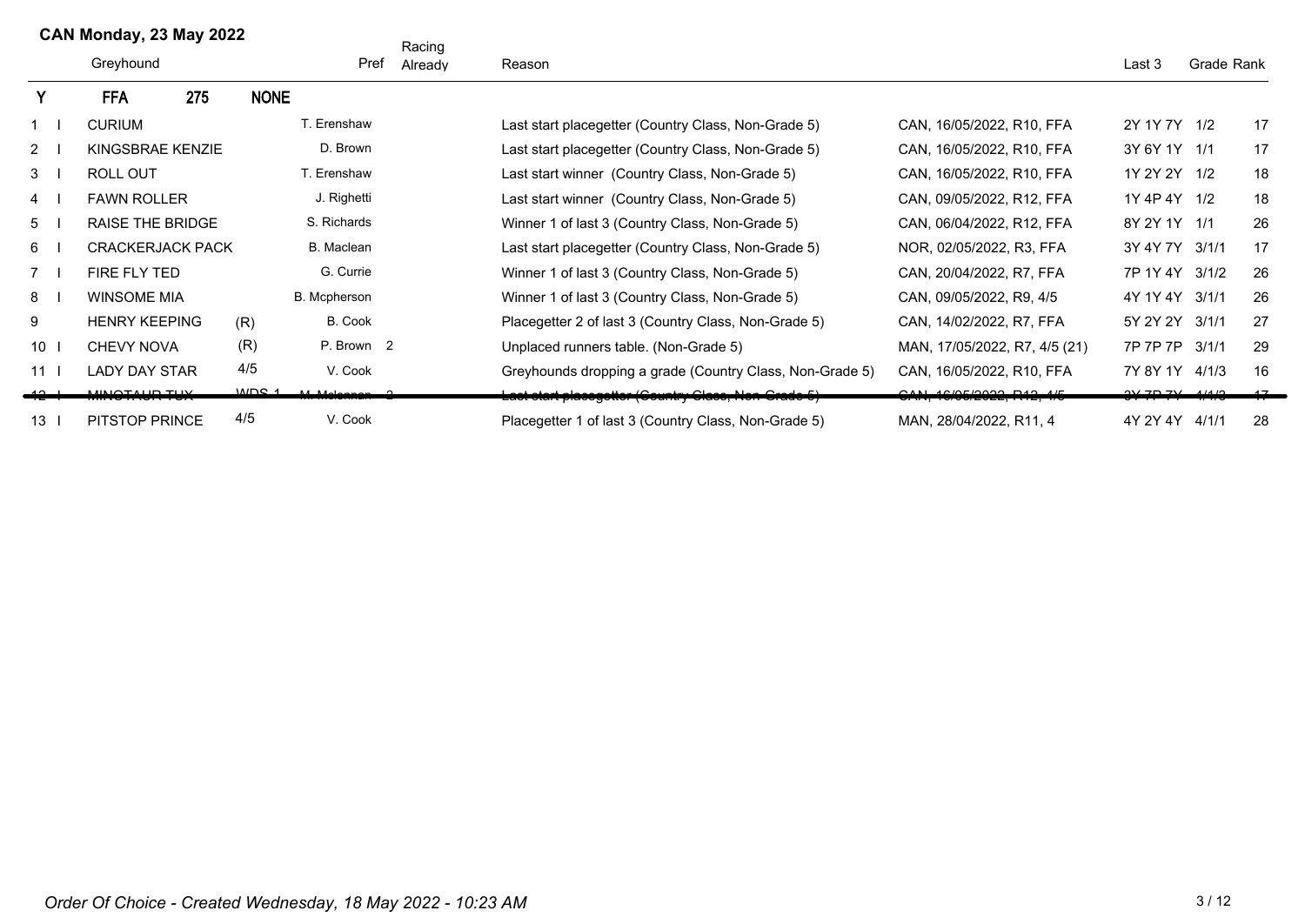|                 | CAN Monday, 23 May 2022 |                            |     |                |      | Racing      |                                                |                                           |                    |            |    |
|-----------------|-------------------------|----------------------------|-----|----------------|------|-------------|------------------------------------------------|-------------------------------------------|--------------------|------------|----|
|                 |                         | Greyhound                  |     |                | Pref | Already     | Reason                                         |                                           | Last 3             | Grade Rank |    |
| Υ               |                         | <b>MDN</b>                 | 275 | <b>NONE</b>    |      |             |                                                |                                           |                    |            |    |
|                 |                         | <b>ALL ETERNITY</b>        |     | T. Williams    |      |             | Last start placegetter (Country Class)         | CAN, 16/05/2022, R1, MDN                  | 2Y 5Y 6Y M/1       |            | 3  |
| $2 \mid$        |                         | YOU SEE NARLA              |     | M. Mclennan    |      |             | Last start placegetter (Country Class)         | CAN, 04/04/2022, R1, MDN                  | 3Y 6Y 7P           | M/1        | 3  |
| 3               |                         | <b>DASHING ONYX</b>        |     | G. Hall        |      |             | Last start placegetter (Country Class)         | CAN, 16/05/2022, R1, MDN                  | 3Y 7Y              | M/1        | 3  |
| $\overline{4}$  |                         | <b>WHAT A SUMMER</b>       |     | B. Mcpherson   |      |             | Greyhounds with only 1 start.                  | CAN, 25/04/2022, R1, MDN                  | 7Y                 | M/1        | 16 |
| 5               |                         | <b>BELLA LINA</b>          |     | R. Noden       |      |             | Placegetter 1 of last 3 (Country Class)        | CAN, 25/04/2022, R2, MDN                  | 5Y 3Y 4Y M/1       |            | 19 |
| 6               |                         | <b>FEARLESS FUN</b>        |     | L. Isaac       |      |             | Greyhounds not started for 35 days. (Non-Heat) | 14/03/2022 (70 days ago)                  | 7Y 5Y 5Y M/1       |            | 21 |
| 7 <sub>1</sub>  |                         | SON OF JAZZY               |     | M. Mclennan    |      |             | Greyhounds not started for 35 days. (Non-Heat) | 04/04/2022 (49 days ago)                  | 7Y 6Y 6Y M/1       |            | 21 |
|                 |                         | <del>MCARD V LLVLIND</del> |     |                |      | $111 - 101$ | <u> Last Utant Datu (NUITTIUAL)</u>            | (טון דורוח, דורו, אבט <i>בעטר</i> וז, דור | <del>,,,,,,,</del> |            | ΣE |
| 9               |                         | <b>WIZARD'S DRAMA</b>      |     | C. Bainbridge  |      |             | Last Start Date (Non-Heat)                     | CAN, 16/05/2022, R1, MDN (16)             | 5Y 6Y 5Y M/1       |            | 22 |
| $10$            |                         | BOMBER'S POWER (R)         |     | M. Stewart     |      |             | Last Start Date (Non-Heat)                     | CAN, 16/05/2022, R1, MDN (18)             | 6Y 6Y 6Y M/1       |            | 22 |
| 11 <sub>1</sub> |                         | <b>SHINBONER LEVI</b>      |     | (R)<br>G. Hall |      |             | Last Start Date (Non-Heat)                     | CAN, 16/05/2022, R1, MDN (18)             | 7Y 4Y 7Y M/1       |            | 22 |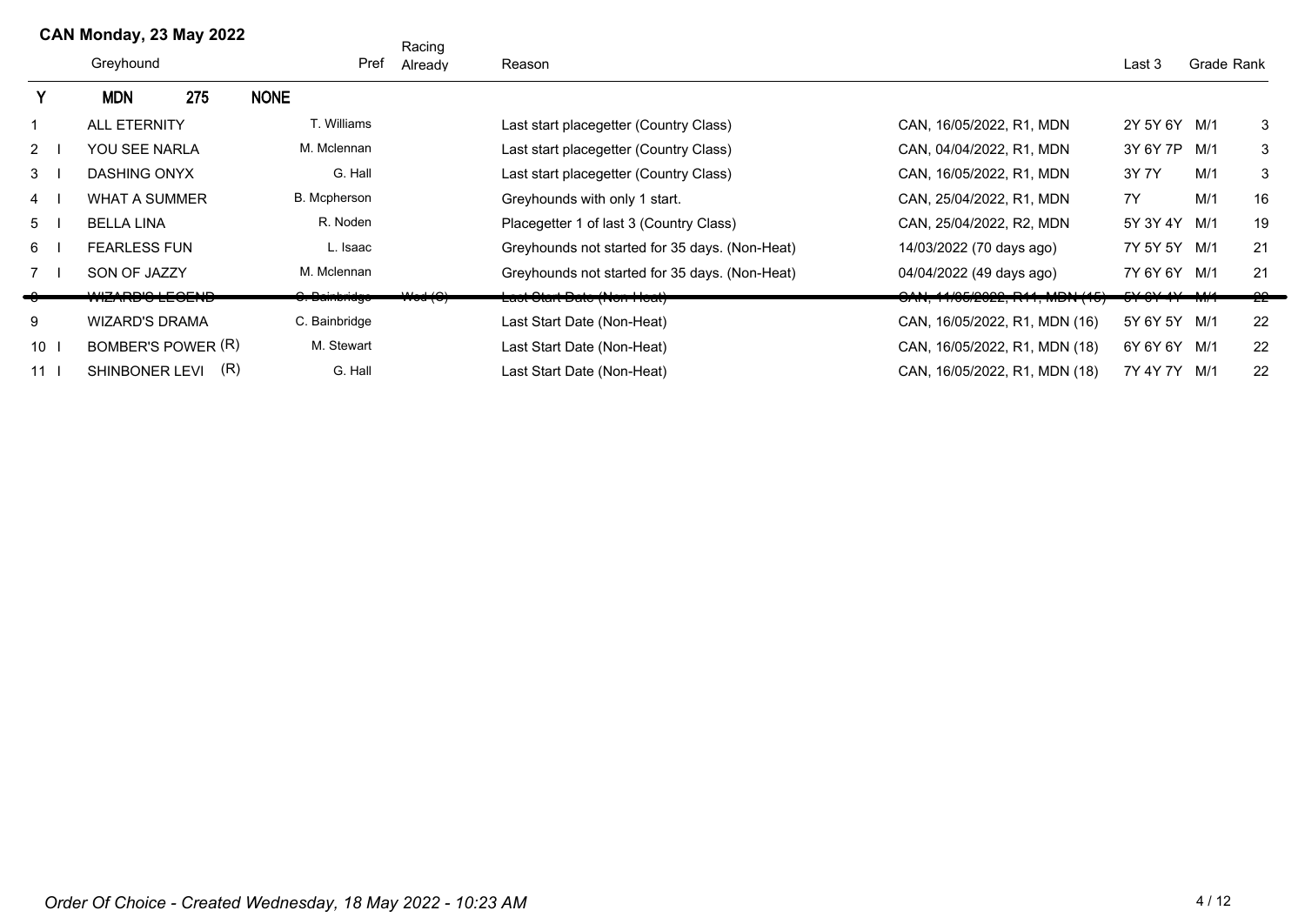## **CAN Monday, 23 May 2022**

|                 | GAN MONDAY, 23 May 2022<br>Greyhound<br>275<br><b>NOV</b> |                         |             | Pref         | Racing<br>Already | Reason                                      |                               | Last 3         | Grade Rank |                |
|-----------------|-----------------------------------------------------------|-------------------------|-------------|--------------|-------------------|---------------------------------------------|-------------------------------|----------------|------------|----------------|
| Y               |                                                           |                         | <b>NONE</b> |              |                   |                                             |                               |                |            |                |
| $1 \quad$       | <b>DIGITAL DOLL</b>                                       |                         |             | B. Mcpherson |                   | Last start placegetter (Country Class)      | CAN, 16/05/2022, R3, NOV      | 2Y 2Y 6Y 5/2/2 |            | 6              |
| $2 \quad 1$     | <b>LADY TUREAUD</b>                                       |                         |             | G. Hall 2    |                   | Reserve greyhound (Country Class, Non-Heat) | CAN, 16/05/2022, R2, NOV      | 6Y 8Y 4Y 5/2/3 |            | $\overline{7}$ |
| 3               |                                                           | YOUTHFUL SPIRIT         |             | J. Carmody   |                   | Reserve greyhound (Country Class, Non-Heat) | CAN, 18/05/2022, R1, NOV      | 7P 5P 5C       | 5/2/3      | $\overline{7}$ |
| 4               |                                                           | SHINBONER CAREY         |             | G. Hall 2    |                   | Reserve greyhound (Country Class, Non-Heat) | CAN, 18/05/2022, R1, NOV      | 6P 5Y 7P       | 5/2/3      | $\overline{7}$ |
| 5               |                                                           | <b>COODE STREET ACE</b> |             | T. Gummow    |                   | Placegetter 2 of last 3 (Country Class)     | CAN, 04/05/2022, R2, NOV      | 4Y 2Y 2Y       | 5/2/3      | 20             |
| 6               | <b>BLACK RIDER</b>                                        |                         | (R)         | G. Hall      | 2 Wed (C)         | Placegetter 1 of last 3 (Country Class)     | CAN, 25/04/2022, R3, NOV      | 4Y 2Y 8Y 5/2/3 |            | 24             |
| $7^{\circ}$     | <b>SISTERS REALLY</b>                                     |                         |             | B. Mcpherson |                   | Placegetter 1 of last 3 (Country Class)     | CAN, 24/04/2022, R1, NOV      | 6Y 7Y 2Y 6/1   |            | 24             |
| 8               | ABSOLUTE FUN                                              |                         |             | L. Isaac 2   |                   | Placegetter 1 of last 3 (Country Class)     | MAN, 01/05/2022, R9, NOV      | 7P 7Y 2Y 5/2/3 |            | 24             |
| 9               |                                                           | SHINBONER PRAISE        |             | G. Hall 2    |                   | Placegetter 1 of last 3 (Country Class)     | MAN, 05/05/2022, R1, NOV      | 8P 7Y 2Y       | 5/2/3      | 24             |
| $10$            | <b>LIGHTNING FUN</b>                                      |                         |             | L. Isaac 2   |                   | Placegetter 1 of last 3 (Country Class)     | CAN, 11/05/2022, R2, NOV      | 6P 3Y 4Y 5/2/3 |            | 24             |
| 11              | <b>SHINBONER GIRL</b>                                     |                         |             | G. Hall 2    |                   | Placegetter 1 of last 3 (Country Class)     | CAN, 30/03/2022, R9, NOV      | 8Y 3Y 4Y 5/2/3 |            | 24             |
| $12$            | <b>REALLY BABY</b>                                        |                         |             | B. Mcpherson |                   | Placegetter 1 of last 3 (Country Class)     | CAN, 25/04/2022, R3, NOV      | 7Y 6Y 3Y 5/2/3 |            | 24             |
| 13 <sup>1</sup> |                                                           | SHINBONER CRAZY         |             | G. Hall 2    |                   | Last Start Date (Non-Heat)                  | MAN, 01/05/2022, R9, NOV (15) | 5Y 5Y 5Y 5/2/3 |            | 25             |
| 14              | <b>MOLFETTA BELLE</b>                                     |                         | (R)         | N. Minutillo | Wed $(C)$         | Last Start Date (Non-Heat)                  | CAN, 08/05/2022, R1, NOV (15) | 4Y 6Y 5Y 5/2/3 |            | 25             |
| $15$            | <b>LUNA TUX</b>                                           |                         |             | B. Mcpherson |                   | Last Start Date (Non-Heat)                  | CAN, 11/05/2022, R1, NOV (24) | 8Y 8Y 8Y 5/2/3 |            | 25             |
| 16              | <b>BAZINGA GIRL</b>                                       |                         |             | G. Hall 2    |                   | Last Start Date (Non-Heat)                  | CAN, 15/05/2022, R1, NOV (23) | 8Y 7Y 8Y 5/2/3 |            | 25             |
| $17-1$          | <b>KATIE GUSTO</b>                                        |                         |             | M. Stewart 1 |                   | Last Start Date (Non-Heat)                  | CAN, 16/05/2022, R3, NOV (17) | 5Y 7Y 5Y       | 5/2/3      | 25             |
| 18 <sup>1</sup> |                                                           | <b>INFAMOUS ANGEL</b>   |             | M. Leach     |                   | Last Start Date (Non-Heat)                  | CAN, 16/05/2022, R2, NOV (18) | 6Y 6Y 6Y 5/2/3 |            | 25             |
| $19$            | <b>KELLY GUSTO</b>                                        |                         | (R)         | M. Stewart 1 |                   | Last Start Date (Non-Heat)                  | CAN, 16/05/2022, R2, NOV (18) | 8Y 6Y 4Y 5/2/3 |            | 25             |
| 20 <sub>1</sub> | PEANUT MONELLI                                            |                         | (R)         | K. Buckwell  |                   | Last Start Date (Non-Heat)                  | CAN, 16/05/2022, R2, NOV (20) | 5Y 8P 7C 5/2/3 |            | 25             |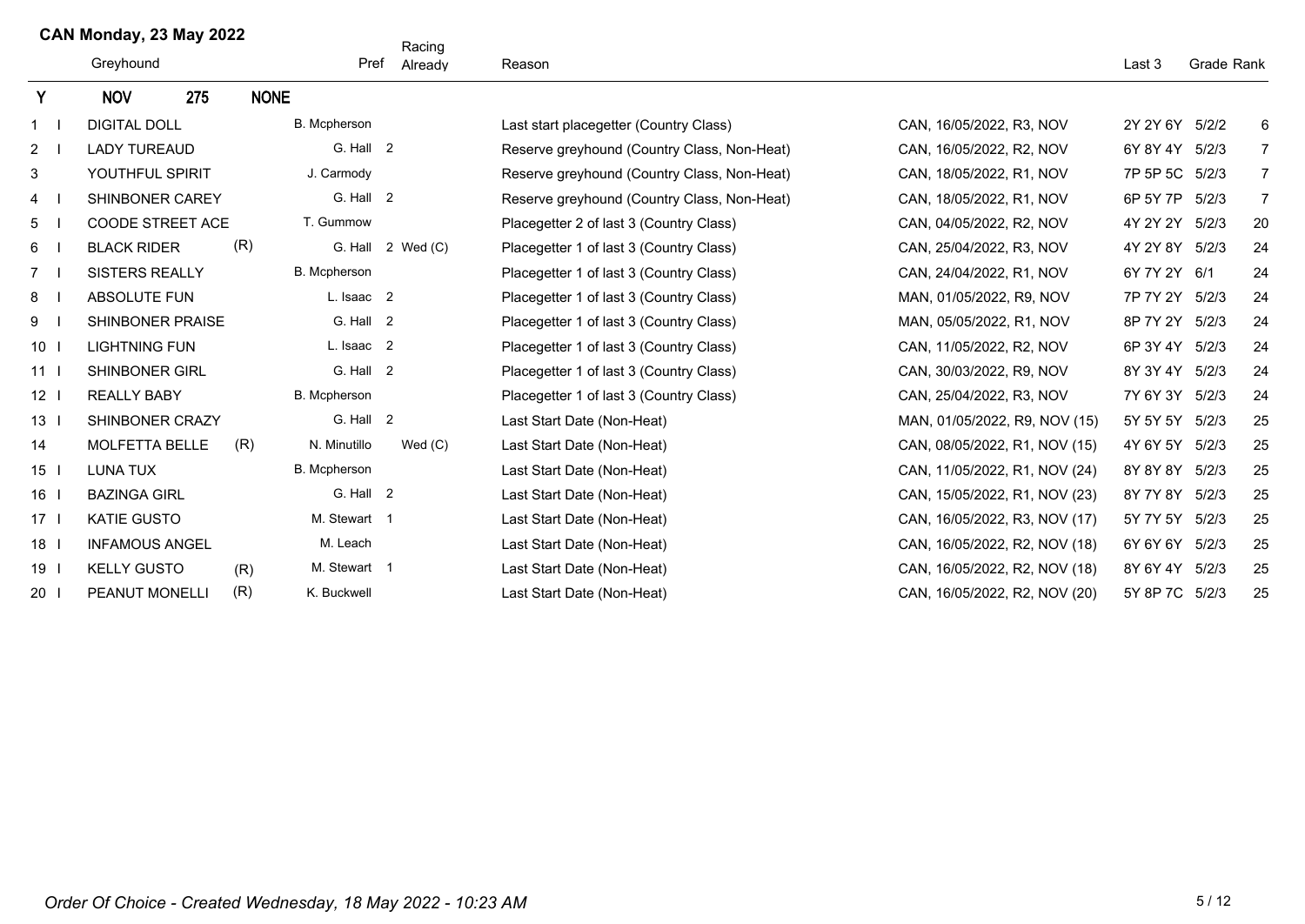|          | CAN MONDAY, 23 May 2022 |                        |     |             |             | Racing      |                                                |                          |          |             |     |
|----------|-------------------------|------------------------|-----|-------------|-------------|-------------|------------------------------------------------|--------------------------|----------|-------------|-----|
|          |                         | Greyhound              |     |             | Pref        | Already     | Reason                                         |                          | Last 3   | Grade Rank  |     |
|          |                         | 5/6                    | 380 | <b>NONE</b> |             |             |                                                |                          |          |             |     |
|          |                         | <b>VANDA VIOLET</b>    |     |             | P. Brown 1  |             | Last start winner (Country Class)              | CAN, 15/05/2022, R11, 5  | 1Y 3Y 1P | 5/1/3       | -3  |
| $2 \mid$ |                         | <b>WESTERN DELIGHT</b> |     |             | J. Righetti |             | Last start placegetter (Country Class)         | CAN, 15/05/2022, R11, 5  | 2Y 1Y 2Y | 5/1/3       | - 6 |
| 3        |                         | APOLLO FUN             |     |             | ∟. Isaac    |             | Winner 1 of last 3 (Provincial Class)          | CAN, 08/05/2022, R5, NOV | 5Y 1P 3P | 5/2/2<br>13 |     |
| 4        |                         | <b>STILL DREAMING</b>  |     |             | T. Williams |             | Winner 1 of last 3 (Country Class)             | CAN, 08/05/2022, R6, 6   | 7Y 1Y 3Y | 5/1/2       | 14  |
| 5        |                         | TAP OUT GOUGH          |     |             | B. Cook     | RES Thu (M) | Winner 1 of last 3 (Country Class)             | MAN, 12/05/2022, R3, 6   | 5Y 1Y 4Y | 5/1/3       | 14  |
| 6        |                         | <b>ZIPPING GRETA</b>   |     |             | M. Julien   |             | Greyhounds not started for 35 days. (Non-Heat) | 21/03/2022 (63 days ago) | 5Y 6P 7Y | 5/1/1       | 21  |

**CAN Monday, 23 May 2022**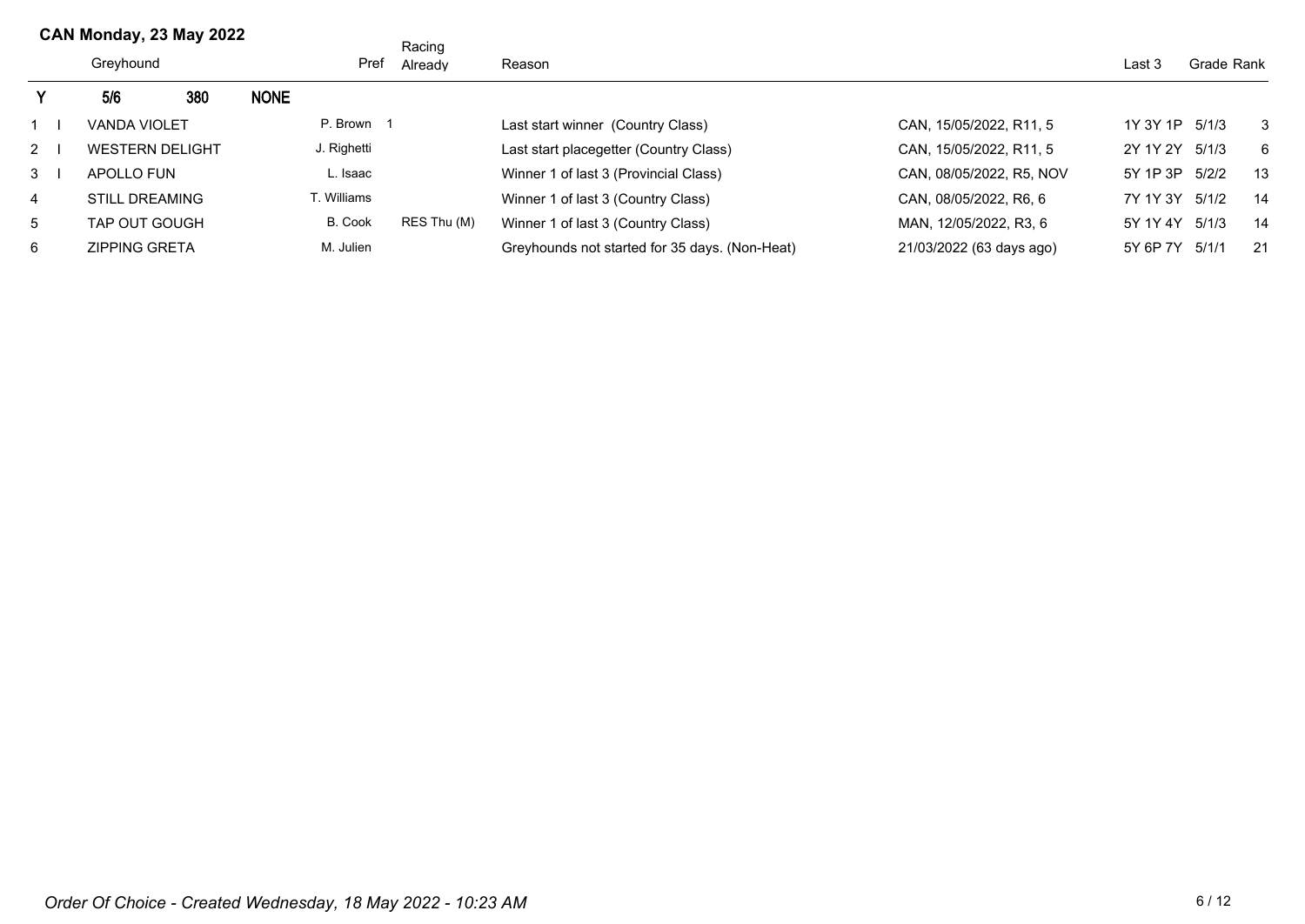|                 | CAN Monday, 23 May 2022            |                  |                       | Racing                   |                                                 |                                                                |                           |            |    |
|-----------------|------------------------------------|------------------|-----------------------|--------------------------|-------------------------------------------------|----------------------------------------------------------------|---------------------------|------------|----|
|                 | Greyhound                          |                  | Pref                  | Already                  | Reason                                          |                                                                | Last 3                    | Grade Rank |    |
|                 | 380<br>6                           | <b>NONE</b>      |                       |                          |                                                 |                                                                |                           |            |    |
| 1               | POLLY GRAY                         | 5/6              | J. Magistro           | Thu (M)                  | Last start placegetter (Country Class)          | CAN, 16/05/2022, R6, 5/6                                       | 3Y 4Y 2Y 6/1              |            | 6  |
| $2^{\circ}$     | <b>SON OF BAMSY</b>                | 5/6              |                       | R. Noden 3 Wed (C)       | Last start placegetter (Country Class)          | CAN, 11/05/2022, R10, 6                                        | 2Y 4Y 4Y 6/1              |            | 6  |
| 3               | SETTLE GRETEL                      |                  | T. Gummow             |                          | Greyhounds dropping a grade (Country Class)     | CAN, 15/05/2022, R12, 5/6                                      | 5Y 5Y 3Y 6/1              |            | 8  |
| $\overline{4}$  | <b>BLAZING JOY</b>                 |                  | J. Magistro 2 Fri (M) |                          | Greyhounds dropping a grade (Country Class)     | CAN, 15/05/2022, R12, 5/6                                      | 7Y 6Y 4Y 6/1              |            | 8  |
| 5               | <b>SAM MALONE</b>                  |                  | G. Currie 1           |                          | Greyhounds dropping a grade (Country Class)     | CAN, 09/05/2022, R8, 5/6                                       | 8Y 8Y 4P 6/1              |            | 8  |
| 6               | <b>NANNA'S NOSE</b>                |                  | T. Williams           |                          | Winner 1 of last 3 (Country Class)              | CAN, 24/04/2022, R1, NOV                                       | 6Y 4Y 1Y 6/1              |            | 14 |
| 7               | <b>HELLO I'M TEXAS</b>             |                  | B. Maclean            |                          | Placegetter 1 of last 3 (Country Class)         | CAN, 08/05/2022, R6, 6                                         | 7Y 2Y 7Y 6/1              |            | 24 |
|                 | $\sim$ $\sim$ $\sim$ $\sim$ $\sim$ | MDC <sub>4</sub> | $C$ Datty 2           |                          | <b>Hacegotter 1 of last 8 (Gountry Glass)</b>   | $\sim$ $\sim$ $\sim$ $\sim$ $\sim$ $\sim$ $\sim$<br>. <i>.</i> | $710101 - 014$            |            |    |
|                 | <i>זט</i> בואט טו דוודוווטווי      | $MDC$ 4          | <del>o. macican</del> |                          | <u> Γιαυσγοιιση την παριπληθυσιαι γιαιτορισ</u> | <u>טרווא, טאוטאפט גערו</u>                                     | <del>पा</del> उाता छन     |            |    |
|                 | 11112221172716<br>NW VOLL-VIIVI    | WDS-1            | $\sim$ $\sim$ $\mu$   |                          | ι ιασογοιιση η οι ιαδι ο (Oountry Oldso)        | 1111 0510110000 DA<br><del>טרוויז, בשוט זובעבב, וויט, ט</del>  |                           |            |    |
| ᠇               | <del>אוטר<i>ו</i>ס דערווס</del>    | MDC <sub>4</sub> | <del>o. Daiiy</del>   |                          | Lasi Jian Dale (Non-Heal)                       | UAN, <i>ZUIUHIZUZZ</i> , NTT, 0 (TTT                           | <del>71 J1 J1 - 071</del> |            | zσ |
| 12              | SHINBONER STUNT                    |                  | G. Hall               | 3 Wed (C)                | Last Start Date (Non-Heat)                      | CAN, 08/05/2022, R3, 5/6 (15)                                  | 6Y 4Y 5Y 6/1              |            | 25 |
| 13 <sub>l</sub> | <b>ISOLATED</b>                    | $(R)$ & $(R5/6)$ | Magistro              | 2 Fri (M)<br>RES Thu (M) | Last Start Date (Non-Heat)                      | MAN, 12/05/2022, R10, 6 (18)                                   | 7Y 5Y 6Y 6/1              |            | 25 |
| 14              | <b>GABBY GABBY</b>                 |                  | D. Brown              |                          | Last Start Date (Non-Heat)                      | CAN, 15/05/2022, R12, 5/6 (15)                                 | 4Y 6Y 5Y 6/1              |            | 25 |
| 15              | WHIPPY DEMON                       |                  | M. Leach              |                          | Last Start Date (Non-Heat)                      | CAN, 16/05/2022, R4, 5/6 (15)                                  | 7Y 4Y 4Y 6/1              |            | 25 |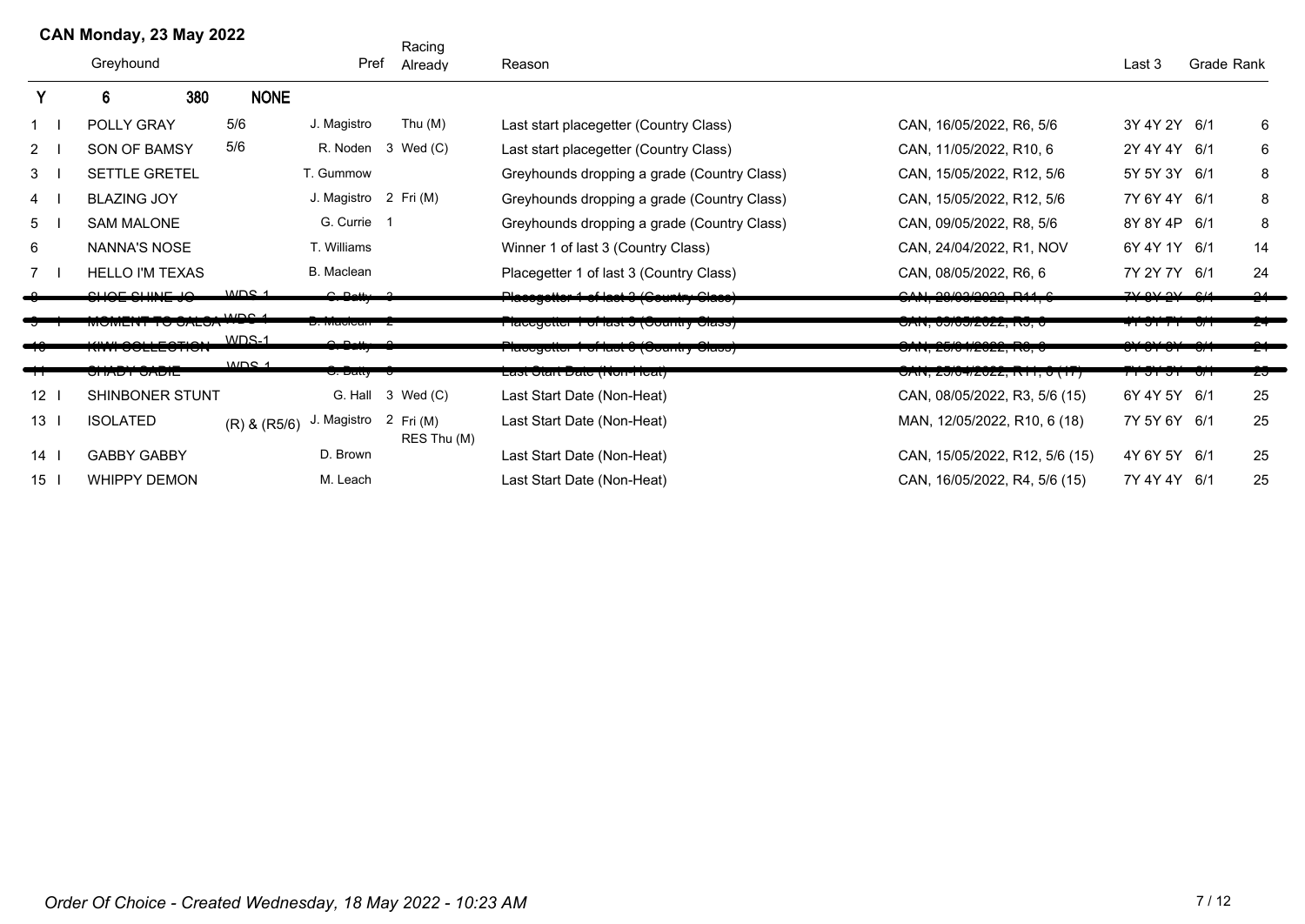|                | CAN Monday, 23 May 2022 |     |                           |             | Racing    |                                                         |                             |                |       |     |
|----------------|-------------------------|-----|---------------------------|-------------|-----------|---------------------------------------------------------|-----------------------------|----------------|-------|-----|
|                | Greyhound               |     | Pref<br>Reason<br>Already |             |           |                                                         | Last 3                      | Grade Rank     |       |     |
|                | 3/4                     | 520 | <b>NONE</b>               |             |           |                                                         |                             |                |       |     |
|                | <b>VALACHI</b>          |     |                           | M. Hepple   |           | Placegetter 2 of last 3 (City Class, Non-Grade 5)       | CAN, 18/12/2021, R4, FFA    | 8P 3C 2C 3/1/2 |       | 15  |
| $2 \quad$      | <b>MANZU</b>            |     |                           | M. Hepple   |           | Last start winner (Country Class, Non-Grade 5)          | CAN, 16/05/2022, R11, 3/4   | 1Y 1P 1Y 3/1/2 |       | 18  |
| 3              | <b>WESTROCK OUTLAW</b>  |     |                           | S. Richards | Wed(C)    | Placegetter 1 of last 3 (Country Class, Non-Grade 5)    | CAN, 20/04/2022, R7, FFA    | 4Y 3Y 7Y 3/1/1 |       | -28 |
| $\overline{4}$ | SAMBA MONELLI           |     |                           | P. Brown    |           | Last start win or place (Provincial Class, Non-Grade 5) | MAN, 17/05/2022, R5, 4/5    | 2P 6C 7C 4/1/3 |       | 12  |
| 5              | KIRMIZI                 |     |                           | M. Hepple   | Wed(C)    | Last start winner (Country Class, Non-Grade 5)          | CAN. 24/04/2022. R10, 5/6   | 1Y 5P 1Y 4/1/3 |       | 18  |
| 6              | <b>FLOKI'S REVENGE</b>  |     |                           | T. Gummow   | Wed $(C)$ | Unplaced runners table. (Non-Grade 5)                   | MAN, 10/05/2022, R8, 5 (20) | 5P 8P 7P       | 4/1/3 | 29  |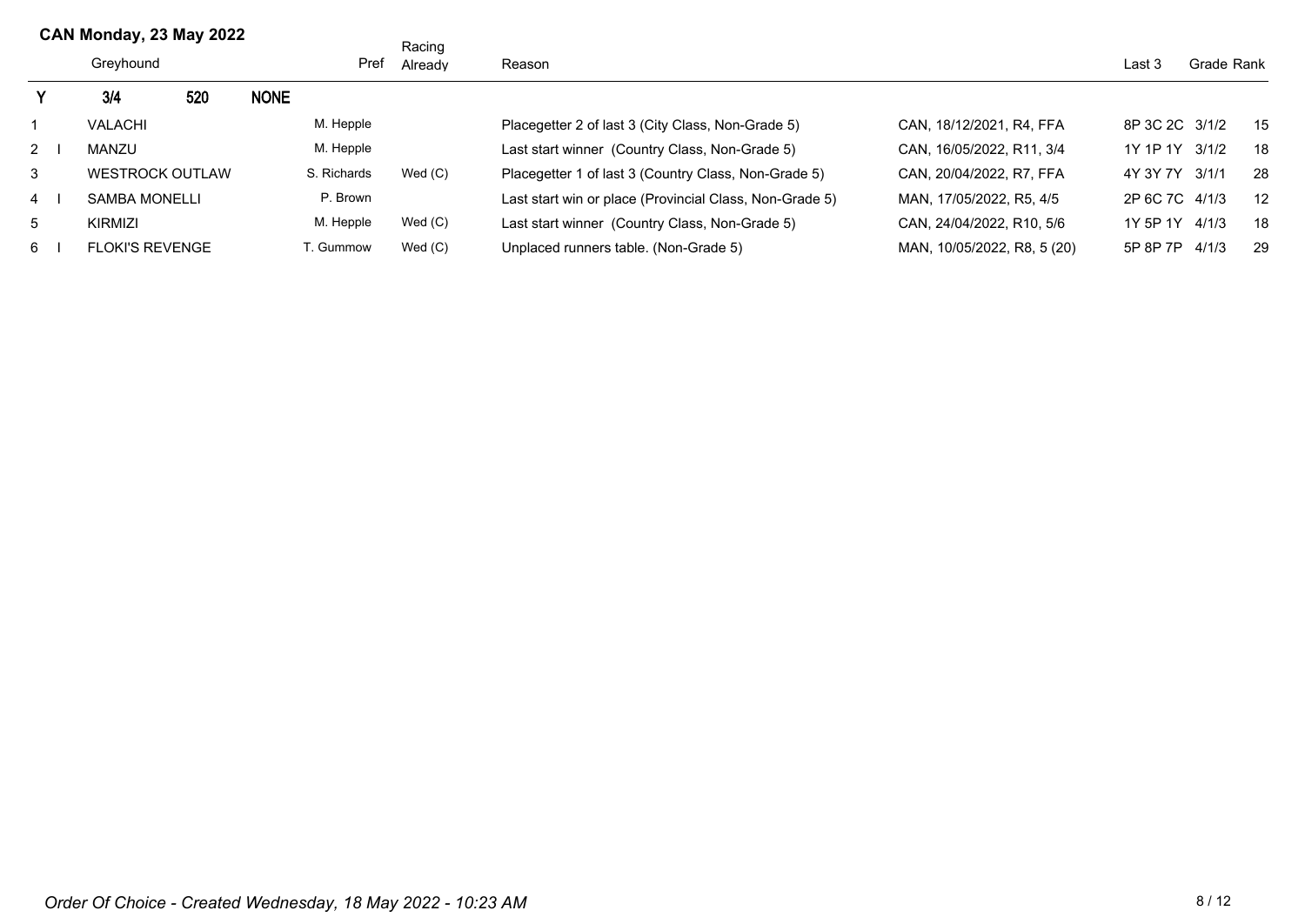|     | CAN Monday, 23 May 2022 |  |                                                                                                                                                                                                                                                                                                                                                  |             |                                       | Racing  |                                                              |                                   |                |                                       |  |
|-----|-------------------------|--|--------------------------------------------------------------------------------------------------------------------------------------------------------------------------------------------------------------------------------------------------------------------------------------------------------------------------------------------------|-------------|---------------------------------------|---------|--------------------------------------------------------------|-----------------------------------|----------------|---------------------------------------|--|
|     | Greyhound               |  |                                                                                                                                                                                                                                                                                                                                                  |             | Pref                                  | Already | Reason                                                       |                                   | Last 3         | Grade Rank                            |  |
| v   |                         |  | 520                                                                                                                                                                                                                                                                                                                                              | <b>NONE</b> |                                       |         |                                                              |                                   |                |                                       |  |
| . . |                         |  | $\frac{1}{2}$ $\frac{1}{2}$ $\frac{1}{2}$ $\frac{1}{2}$ $\frac{1}{2}$ $\frac{1}{2}$ $\frac{1}{2}$ $\frac{1}{2}$ $\frac{1}{2}$ $\frac{1}{2}$ $\frac{1}{2}$ $\frac{1}{2}$ $\frac{1}{2}$ $\frac{1}{2}$ $\frac{1}{2}$ $\frac{1}{2}$ $\frac{1}{2}$ $\frac{1}{2}$ $\frac{1}{2}$ $\frac{1}{2}$ $\frac{1}{2}$ $\frac{1}{2}$<br><u>בהחנב המסחרובטטס 2</u> |             | $\sim$ $\sim$<br><del>1. Ounmow</del> |         | 1.1.1<br>$\cdots$<br><b>VINNEL TUNIQSE J (COUNTLY CRISS)</b> | <u>UAIN, USIUJIZUZZ, INU, JIU</u> | <u> मार्गा</u> | *****************<br><del>או זט</del> |  |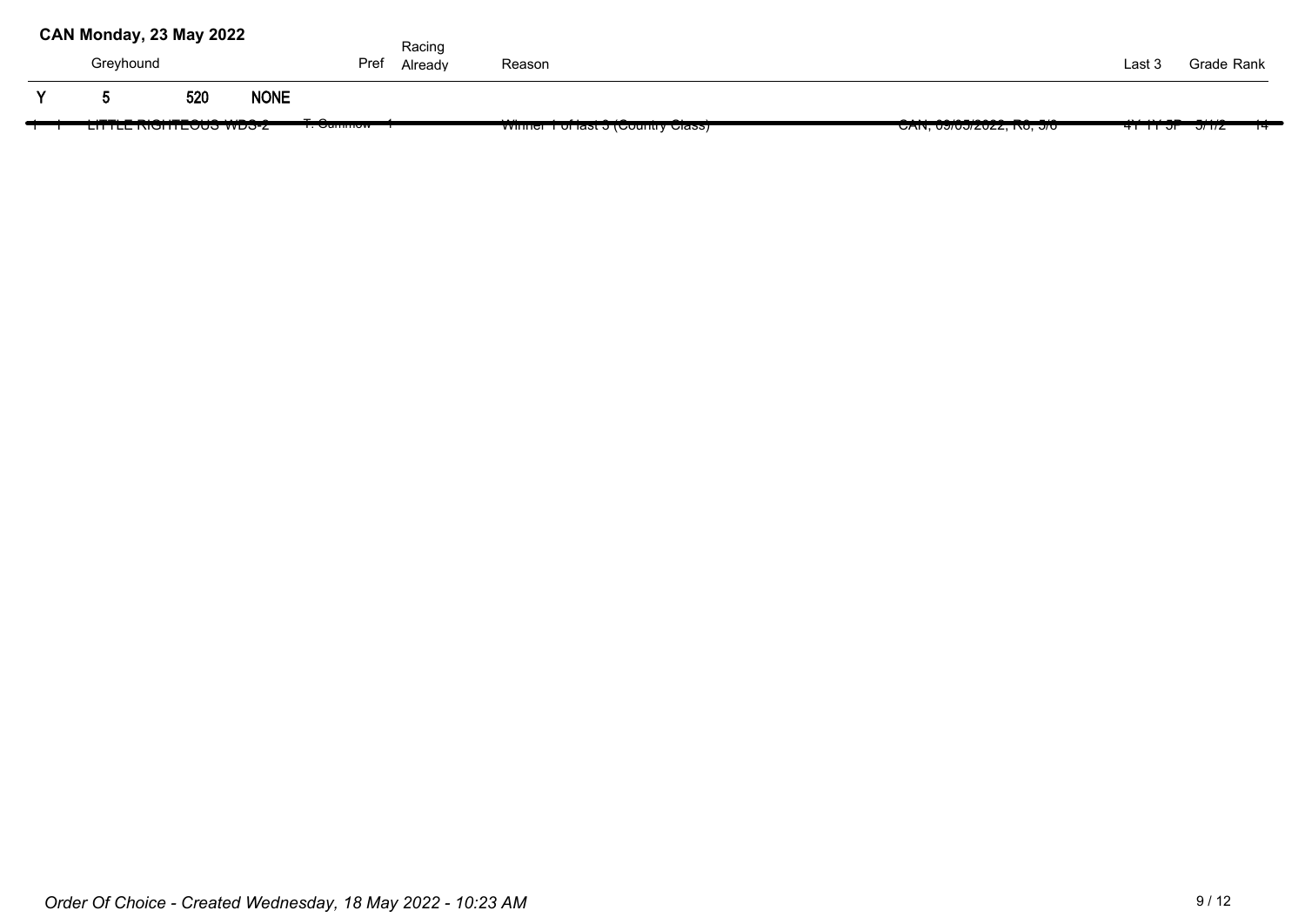| CAN Monday, 23 May 2022          |     |                      |                           | Racing  |                                                        |                                                                          |                                   |                 |   |
|----------------------------------|-----|----------------------|---------------------------|---------|--------------------------------------------------------|--------------------------------------------------------------------------|-----------------------------------|-----------------|---|
| Greyhound                        |     |                      | Pref                      | Already | Reason                                                 |                                                                          | Last 3                            | Grade Rank      |   |
|                                  | 520 | <b>NONE</b>          |                           |         |                                                        |                                                                          |                                   |                 |   |
| <b>WULFETTA SINUW WDS-Z</b>      |     |                      | <u> 14. iviiriuuno – </u> |         | Last start placegetter (Country Class)                 | <u> CAN, TO/U3/ZUZZ, RO, 3/0</u>                                         |                                   | $\sqrt{2}$ ו דס |   |
| ------------<br><b>UNITEDITE</b> |     | MDCA<br><del>.</del> | <del>o.ounic z</del>      |         | <del>Oreynounus uropping a graue (Country Glass)</del> | $\cdots$ $\cdots$ $\cdots$ $\cdots$<br><b>UAIT, USIUJIZUZZ, ITU, JIU</b> | $\cdots$<br><del>010141 0/1</del> |                 | ັ |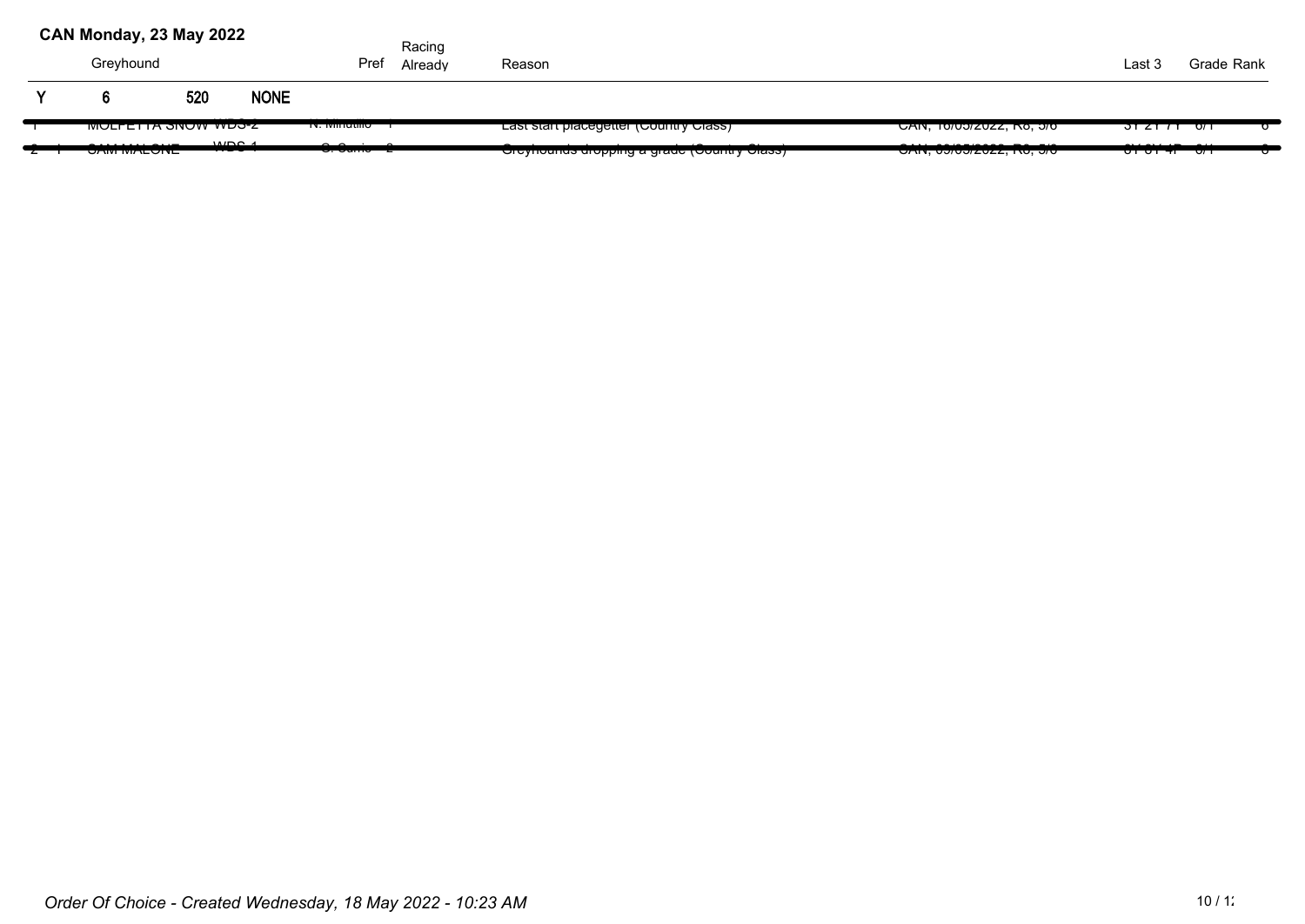| CAN Monday, 23 May 2022 |     |             |                                                                                                                                                                                                                                                                                                                                    | Racing  |                                                                                         |                                          |                       |            |                |
|-------------------------|-----|-------------|------------------------------------------------------------------------------------------------------------------------------------------------------------------------------------------------------------------------------------------------------------------------------------------------------------------------------------|---------|-----------------------------------------------------------------------------------------|------------------------------------------|-----------------------|------------|----------------|
| Greyhound               |     |             | Pref                                                                                                                                                                                                                                                                                                                               | Already | Reason                                                                                  |                                          | Last 3                | Grade Rank |                |
| <b>NOV</b>              | 520 | <b>NONE</b> |                                                                                                                                                                                                                                                                                                                                    |         |                                                                                         |                                          |                       |            |                |
| MOLEETTA IAUOUT         |     |             | $\mathbf{A}$ $\mathbf{A}$ $\mathbf{A}$ $\mathbf{A}$ $\mathbf{A}$ $\mathbf{A}$ $\mathbf{A}$ $\mathbf{A}$ $\mathbf{A}$ $\mathbf{A}$ $\mathbf{A}$ $\mathbf{A}$ $\mathbf{A}$ $\mathbf{A}$ $\mathbf{A}$ $\mathbf{A}$ $\mathbf{A}$ $\mathbf{A}$ $\mathbf{A}$ $\mathbf{A}$ $\mathbf{A}$ $\mathbf{A}$ $\mathbf{A}$ $\mathbf{A}$ $\mathbf{$ |         | $M_2$ $\sim$ 4 of last $2(D_2)$ $\sim$<br><del>winner + or lact o (ocantry oldeo)</del> | $OMI$ $OMI$ $OMI$<br>$V''''''$ , $V''''$ | $AD$ $AV$ $CD$ $F/2D$ |            | $\overline{A}$ |
| MOMENITIO MAMOA         |     |             | D Mooloon 2 DEC Thu (M)                                                                                                                                                                                                                                                                                                            |         | Dloegeatter 1 of leat 2 (Country Close)                                                 | $CAN$ $O(ME/2022)$ De NIOV               | CD 2V CD E/2P         |            | ___            |
| $C[11]$ DI E DIMDI E    |     |             | $T_{\text{CUMMONM}}$                                                                                                                                                                                                                                                                                                               |         | Loot Ctart Data (Nan Hoot)<br>-- <del>-------------------</del>                         | $OMI$ 00/05/0000 DE NOV (44)             | $AD$ $CVAD$ $E/2P$    |            | $\Omega$       |